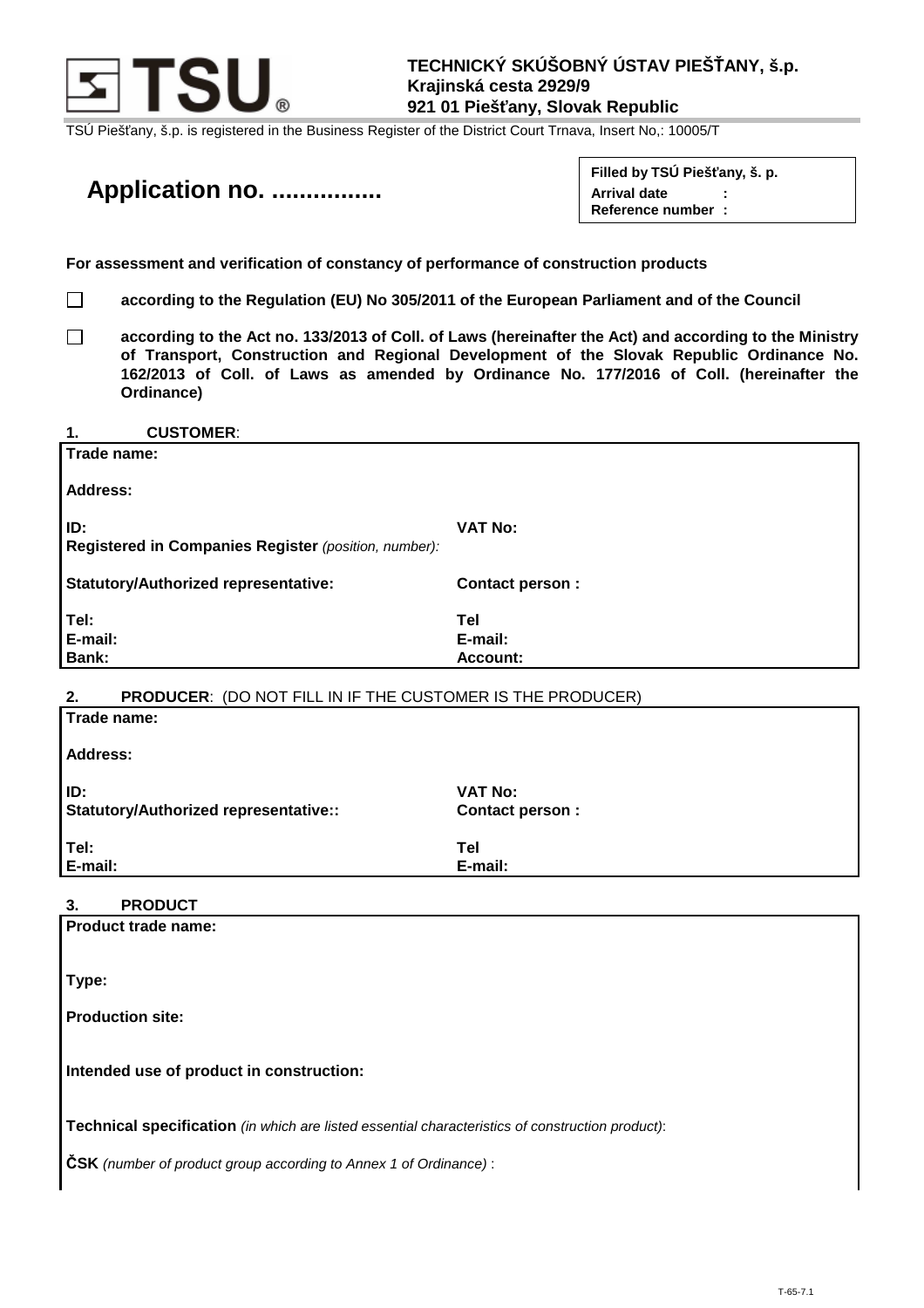## **Additional information about the product** (if applicable):

#### **Class of reaction to fire:**

(according to EN 13501-1:2007+A1:2009)

#### **4. THE APPLICANT ASKS THE NOTIFIED BODY TO REALIZE FOLLOWING ACTIVITIES:**  (If the product is covered by harmonized standards)

#### **Certification of constancy of performance of the product - system 1+ according to the Regulation**

Assessment and verification of constancy of performance according to Annex V, Art. 1.1 (b) of Regulation, i.e. determination of the product-type on the basis of type testing, carry out initial inspection with subsequent issuance of a certificate of constancy of performance, carrying out continuous surveillance, assessment and evaluation of factory production control, carrying out audit-testing.

#### **Certification of constancy of performance of the product - system 1 according to the Regulation**

Assessment and verification of constancy of performance according to Annex V, Art. 1.2 (b) of Regulation, i.e. determination of the product-type on the basis of type testing, carry out initial inspection with subsequent issuance of a certificate of constancy of performance, carrying out continuous surveillance, assessment and evaluation of factory production control.

### **Certification of conformity of the factory production control – system 2+ according to the Regulation**

Assessment and verification of constancy of performance according to Annex V, Art. 1.3 (b) of Regulation, i.e. carry out initial inspection with subsequent issuance of a certificate of the factory production control, carrying out continuous surveillance, assessment and evaluation of factory production control.

#### **Carry out tests for determination of the product-type - system 3 according to the Regulation**

Assessment and verification of constancy of performance according to Annex V, Art. 1.4 (b) of Regulation, i.e. determination of the product-type on the basis of type testing

# **5. THE APPLICANT ASKS THE AUTHORIZED BODY TO REALIZE FOLLOWING ACTIVITIES:**

(If the product is not covered by harmonized standards)

#### **Certification of constancy of performance of the product - system I+ according to the Ordinance**

Assessment of performance according to provisions of the Act and § 3 Art. (1) letter a) point 2. of the Ordinance, i.e. determination of the construction product-type on the basis of type testing, carry out initial inspection with subsequent issuance of a SK-certificate of constancy of performance of the essential characteristics of the construction product, carrying out continuous surveillance, assessment and evaluation of factory production control, carrying out audit-testing.

#### **Certification of constancy of performance of the product - system I according to the Ordinance**

Assessment of performance according to provisions of the Act and § 3 Art. (1) letter b) point 2. of the Ordinance, i.e. determination of the construction product-type on the basis of type testing, carry out initial inspection with subsequent issuance of a SK-certificate of constancy of performance of the essential characteristics of the construction product, carrying out continuous surveillance, assessment and evaluation of factory production control

#### **Certification of conformity of the factory production control – system II+ according to the Ordinance**

Assessment of performance according to provisions of the Act and § 3 Art. (1) letter c) point 2. of the Ordinance, i.e. carry out initial inspection with subsequent issuance of a SK-certificate of constancy of performance of the essential characteristics of the construction product, carrying out continuous surveillance, assessment and evaluation of factory production control

#### **Carry out tests for determination of the product-type - system III according to the Ordinance**

Assessment of performance according to provisions of the Act and § 3 Art. (1) letter c) point 2. of the Ordinance, i.e. determination of the construction product-type on the basis of type testing

# **6. THE APPLICANT ASKS THE PRODUCT CERTIFICATION BODY TO REALIZE FOLLOWING**

**ACTIVITIES:** (outside the scope of the Authorized/Notified Body´s activities)

Product conformity assessment of the construction product with subsequent issuance of the certificate confirming the conformity of the product tested to the specified documents. (Certificate does not cover subsequently produced products.)

(Please specify standards/normative documents):

Product conformity assessment of the construction product including inspection of Factory Production Control with subsequent issuance of the certificate and performance of periodic surveillance. (Certificate covers subsequently produced products.)